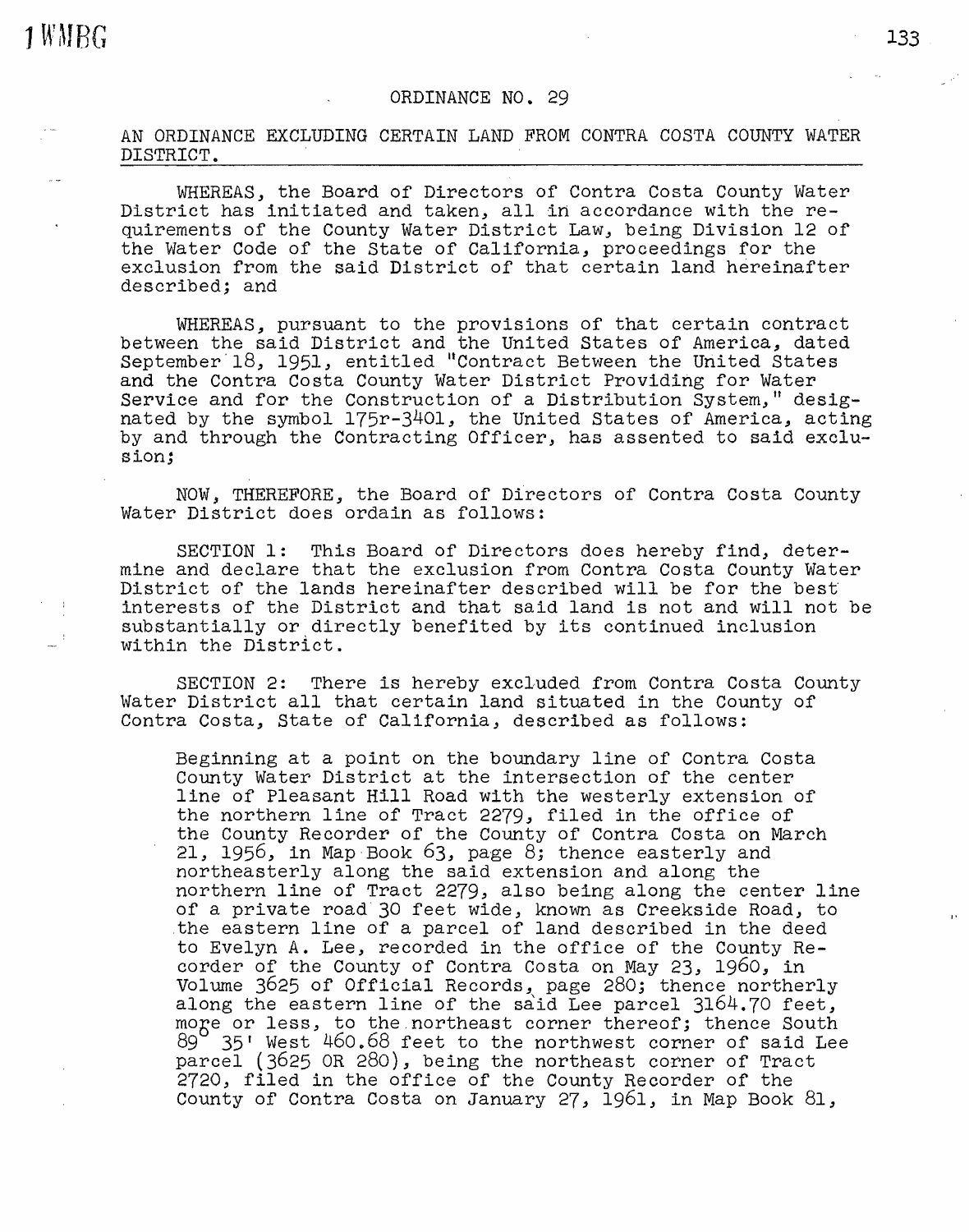page 16; thence North  $89^{\circ}$  58' 10" West  $837.015$  feet to the northwest corner of Tract 2720, being the northeast corner of the parcel of land described in the deed to Louis Delu, et ux, recorded September 18, 1956, Recorder's File No. 58918; thence westerly along the northern line of the said Delu parcel to the northwest corner thereof, being the northeast corner of the parcel of land described-in the deed to John G. Valpreda, et ux, recorded in the office of the County Recorder of the County of Contra Costa on October 20; 1944, in Volume 787 of Official Records, page 129; thence Southerly along the eastern line of the said Valpreda parcel (787 OR 129) to the southeast corner thereof, being a point on the center line of Pleasant Hill Road; thence northwesterly along the center line of Pleasant Hill Road to its intersection with the northeasterly extension (North  $540$  19' 25" East) of the southerly line of the parcel of land described in the deed from Alfonso Giberti, et al, to Antone DeMello, recorded in the office of the County Recorder of the County of Contra Costa on October 18, 1960, in Volume 3725 of Official Records, page 380; thence southwesterly and westerly along the southern line of the said DeMello parcel (3725 OR 380) to its intersection with the western line of the parcel of land described in the deed to Victor Giberti, et al, recorded in the office of the County Recorder of the County of Contra Costa on August 20, 1945, in Book 821 of Official Records, page 144, being a point on the boundary line of Contra Costa County Water District; thence southerly and easterly along the boundary line of the Contra Costa County Water District to the point of beginning.

SECTION 3: That the Secretary of the Board of Directors of said District be, and she hereby is, authorized and directed to submit to and file with the Secretary of State of the State of California, and to submit to and file with the Clerk of the Board of Supervisors of the County of Contra Costa, and to submit to and file with the Recorder of the County of Contra Costa, and to submit to and file with the County Assessor of the County of Contra Costa and to submit to and file with the State Board of Equalization of the State of California, a copy of this ordinance and maps showing the location of said land excluded as aforesaid, as they are required by law to make the afore said exclusion of land effective.

SECTION 4: This ordinance shall take effect and be in force thirty (30) days after its final passage and adoption.

**--00O00--**

First read at a regular meeting of the Board of Directors of Contra Costa County Water District held December 19, 1962, and finally passed and adopted as read at a regular meeting held January 2, 1963, by the following vote: